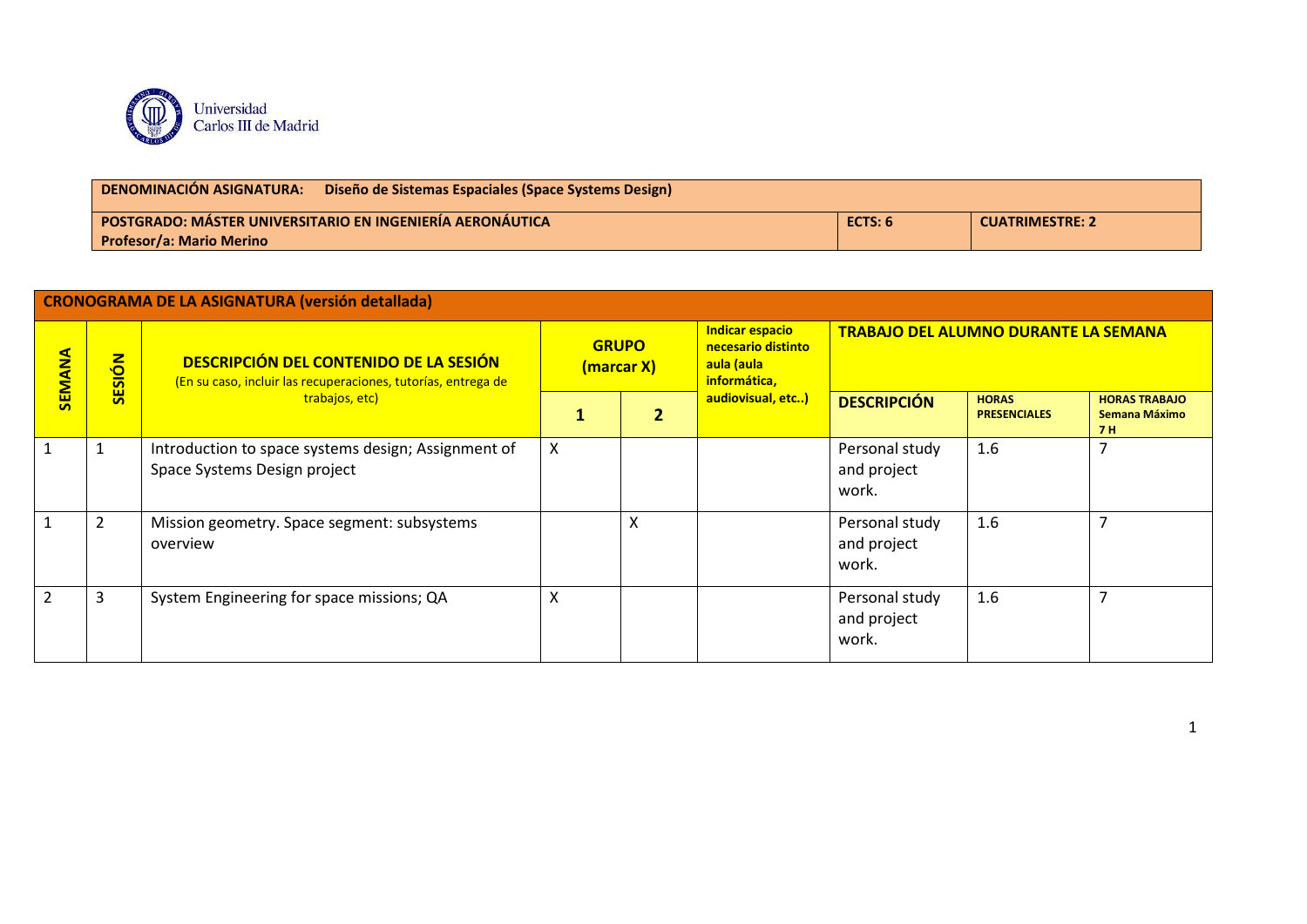

| $\overline{2}$ | 4              | LEO, GEO, GNSS, Lagrange point, Science, and<br>interplanetary missions                           |   | $\pmb{\mathsf{X}}$ |           | Personal study<br>and project<br>work.                        | 1.6 | $\overline{7}$ |
|----------------|----------------|---------------------------------------------------------------------------------------------------|---|--------------------|-----------|---------------------------------------------------------------|-----|----------------|
| 3              | 5              | Computer session: STK/GMAT                                                                        |   | X                  | Computers | Do lab report                                                 | 1.6 | $\overline{7}$ |
| 3              | 6              | Space Environment I                                                                               | Χ |                    |           | Personal study<br>and project<br>work. Voluntary<br>homework. | 1.6 | $\overline{7}$ |
| $\overline{4}$ | $\overline{7}$ | Space Environment II. ECLSS                                                                       | X |                    |           | Personal study<br>and project<br>work.                        | 1.6 | $\overline{7}$ |
| $\overline{4}$ | 8              | Space propulsion subsystem (SPS) I                                                                | Χ |                    |           | Personal study<br>and project<br>work. Voluntary<br>homework. | 1.6 | $\overline{7}$ |
| 5              | 9              | Space propulsion subsystem (SPS) II                                                               |   | X                  |           | Personal study<br>and project<br>work.                        | 1.6 | $\overline{7}$ |
| 5              | 10             | Communications subsystem (COMM); Telemetry,<br>tracking, command (TT&C); On-board data handling I | X |                    |           | Personal study<br>and project<br>work. Voluntary<br>homework. | 1.6 | $\overline{7}$ |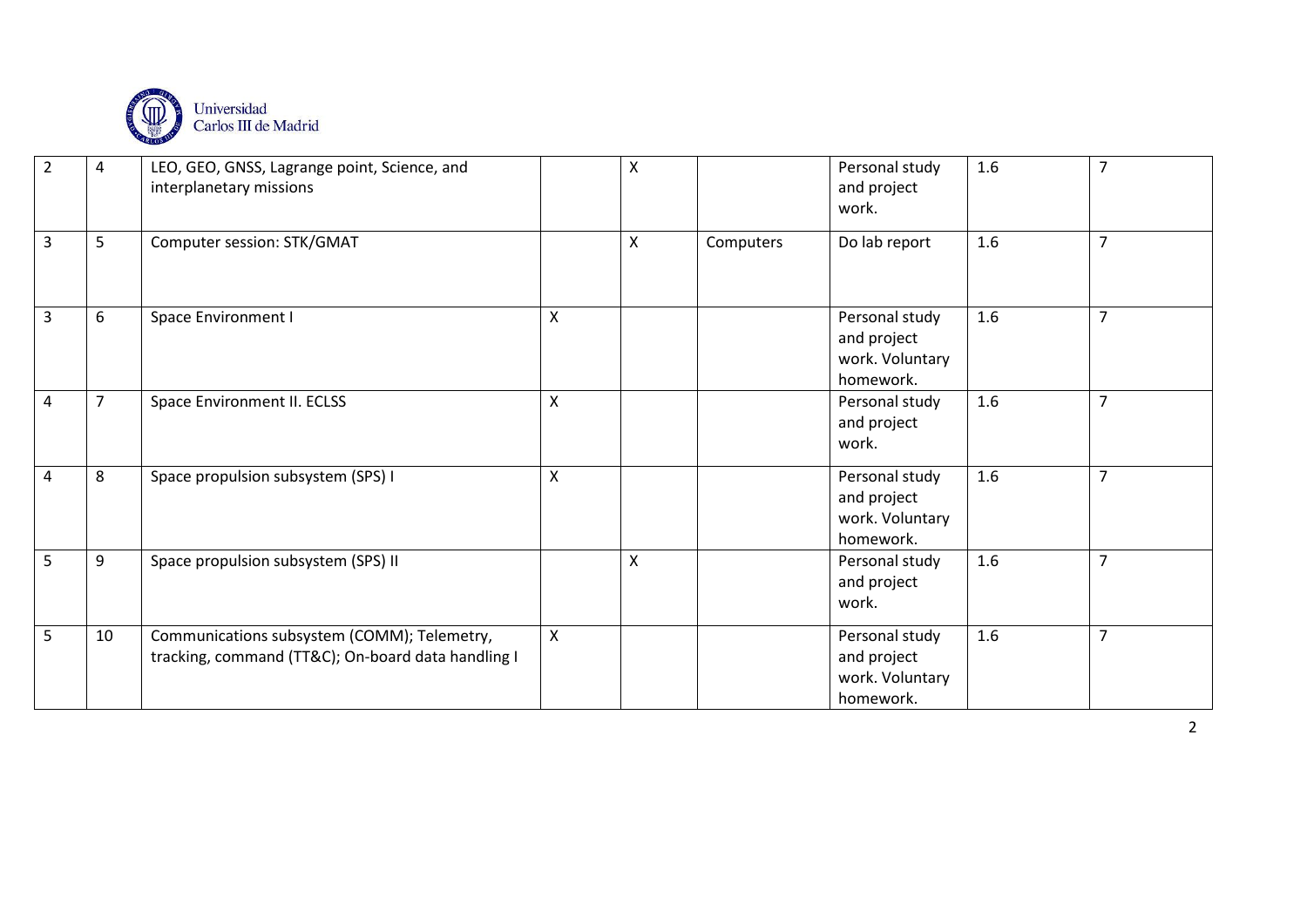

| 6              | 11 | Communications subsystem (COMM); Telemetry,<br>tracking, command (TT&C); On-board data handling II |   | $\pmb{\mathsf{X}}$ |     | Personal study<br>and project<br>work.                        | 1.6 | $\overline{7}$ |
|----------------|----|----------------------------------------------------------------------------------------------------|---|--------------------|-----|---------------------------------------------------------------|-----|----------------|
| 6              | 12 | Laboratory session: satellite telemetry and<br>telecommunications                                  |   | $\pmb{\mathsf{X}}$ | Lab | Do lab report                                                 | 1.6 | $\overline{7}$ |
| $\overline{7}$ | 13 | Thermal control subsystem I                                                                        | Χ |                    |     | Personal study<br>and project<br>work. Voluntary<br>homework. | 1.6 | $\overline{7}$ |
| $\overline{7}$ | 14 | Thermal control subsystem II                                                                       |   | X                  |     | Personal study<br>and project<br>work.                        | 1.6 | $\overline{7}$ |
| 8              | 15 | Electric power subsystem (EPS) I                                                                   | X |                    |     | Personal study<br>and project<br>work. Voluntary<br>homework. | 1.6 | $\overline{7}$ |
| 8              | 16 | Electric power subsystem (EPS) II                                                                  |   | $\pmb{\mathsf{X}}$ |     | Personal study<br>and project<br>work.                        | 1.6 | $\overline{7}$ |
| 9              | 17 | Eyassat Lab session 1                                                                              |   | X                  | Lab | Do lab report                                                 | 1.6 | $\overline{7}$ |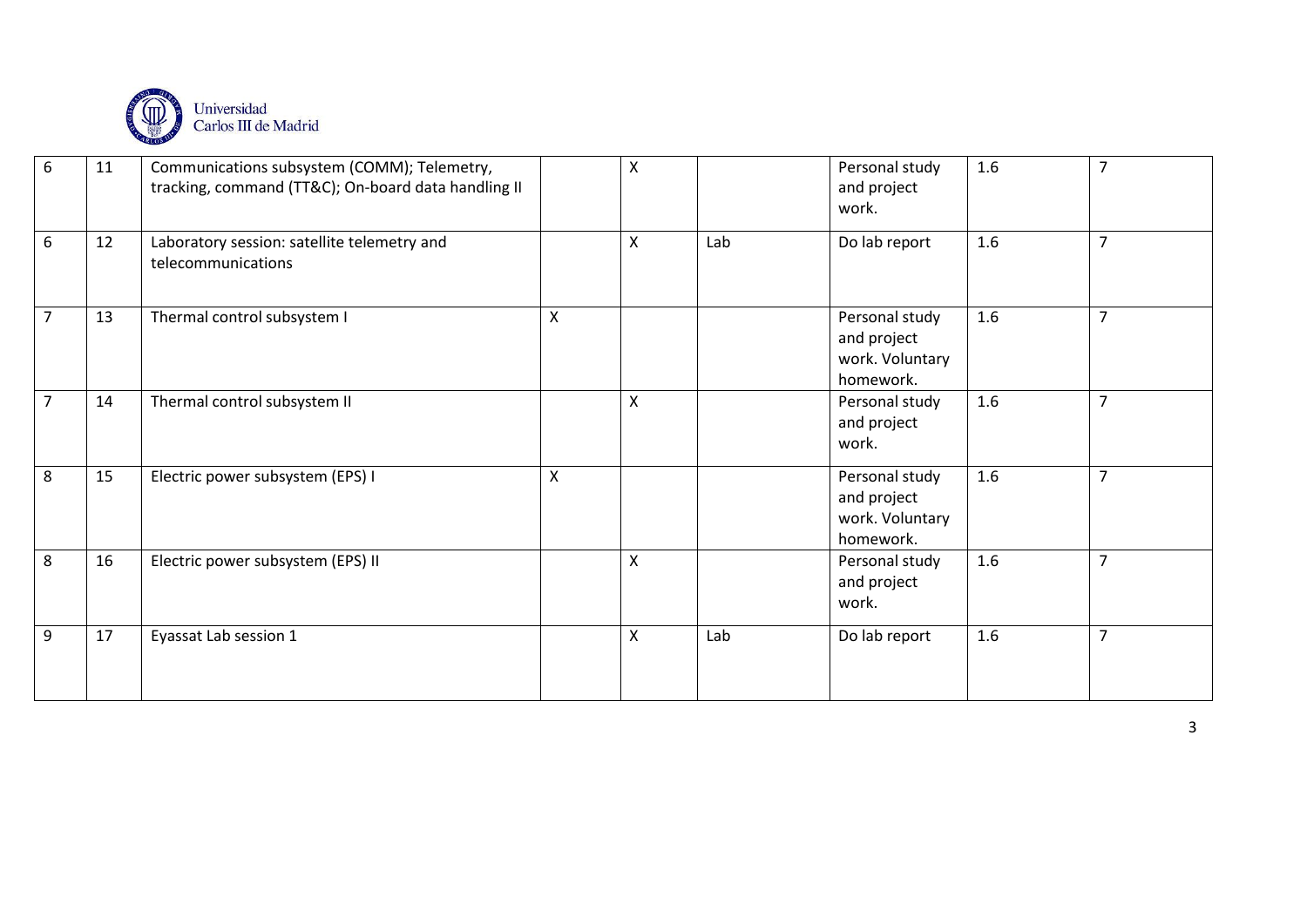

| 9  | 18 | Spacecraft configuration, structural subsystem.<br>Mechanisms. I             | X                         |   |     | Personal study<br>and project<br>work. Voluntary<br>homework.                   | 1.6 | $\overline{7}$ |
|----|----|------------------------------------------------------------------------------|---------------------------|---|-----|---------------------------------------------------------------------------------|-----|----------------|
| 10 | 19 | Spacecraft configuration, structural subsystem.<br>Mechanisms. II            | $\boldsymbol{\mathsf{X}}$ |   |     | Personal study<br>and project<br>work.                                          | 1.6 | $\overline{7}$ |
| 10 | 20 | Attitude Determination and Control subsystem (ADCS)                          | $\mathsf{X}$              |   |     | Personal study<br>and project<br>work. Voluntary<br>homework.<br>Study for quiz | 1.6 | $\overline{7}$ |
| 11 | 21 | Attitude Determination and Control subsystem (ADCS)<br>$\mathbf{\mathsf{I}}$ |                           | X |     | Personal study<br>and project<br>work. Study for<br>quiz                        | 1.6 | $\overline{7}$ |
| 11 | 22 | Quiz                                                                         | X                         |   |     | Personal study<br>and project<br>work.                                          | 1.6 | $\overline{7}$ |
| 12 | 23 | Eyassat Lab session 2                                                        |                           | X | Lab | Do lab report                                                                   | 1.6 | $\overline{7}$ |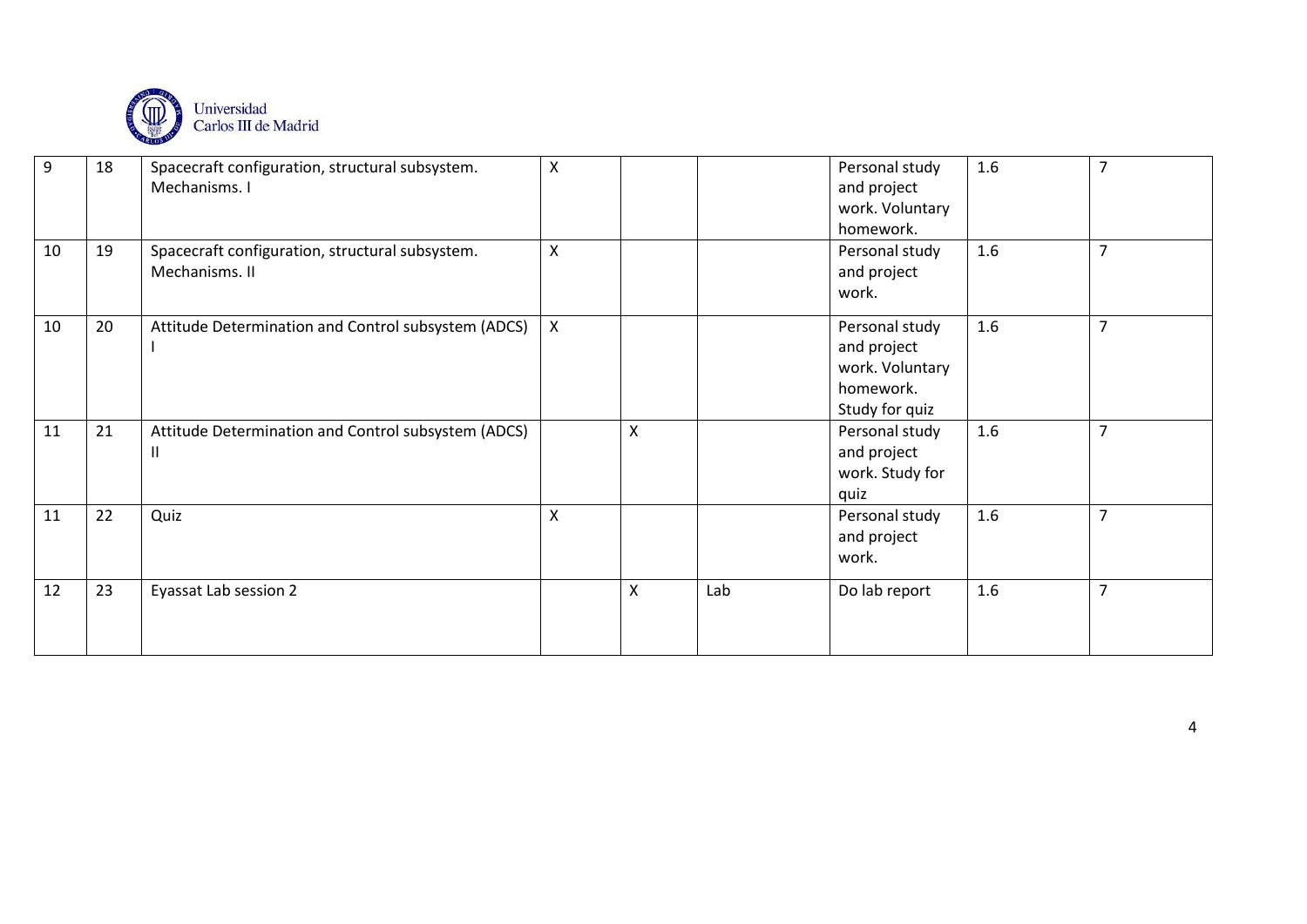

| 12     | 24 | Guidance, Navigation and Control (GNC). Spacecraft<br>ranging.                             | X               |   |               | Personal study<br>and project<br>work.                                  | 1.6 | $\overline{7}$   |
|--------|----|--------------------------------------------------------------------------------------------|-----------------|---|---------------|-------------------------------------------------------------------------|-----|------------------|
| 13     | 25 | Space launchers. Launcher selection. Reentry. I                                            | $\mathsf{\chi}$ |   |               | Personal study<br>and project<br>work. Voluntary<br>homework.           | 1.6 | $\overline{7}$   |
| 13     | 26 | Space launchers. Launcher selection. Reentry. II                                           |                 | Χ |               | Personal study<br>and project<br>work. Prepare<br>final<br>presentation | 1.6 | $\overline{7}$   |
| 14     | 27 | End-of-life considerations. Space Law. Course review.                                      | $\mathsf{X}$    |   |               | Personal study<br>and project<br>work. Prepare<br>final<br>presentation | 1.6 | $\overline{7}$   |
| 14     | 28 | Final Presentation (student design projects)                                               |                 | X |               | Process<br>presentation<br>feedback and<br>complete report              | 1.6 | $\overline{7}$   |
| $\ast$ | 29 | ESAC visit + Invited talk: Ground Segment and<br>Operations (Sara de la Fuente, ESA) (TBC) | X               |   | Visit to ESAC | Personal study                                                          | 3   | $\boldsymbol{0}$ |